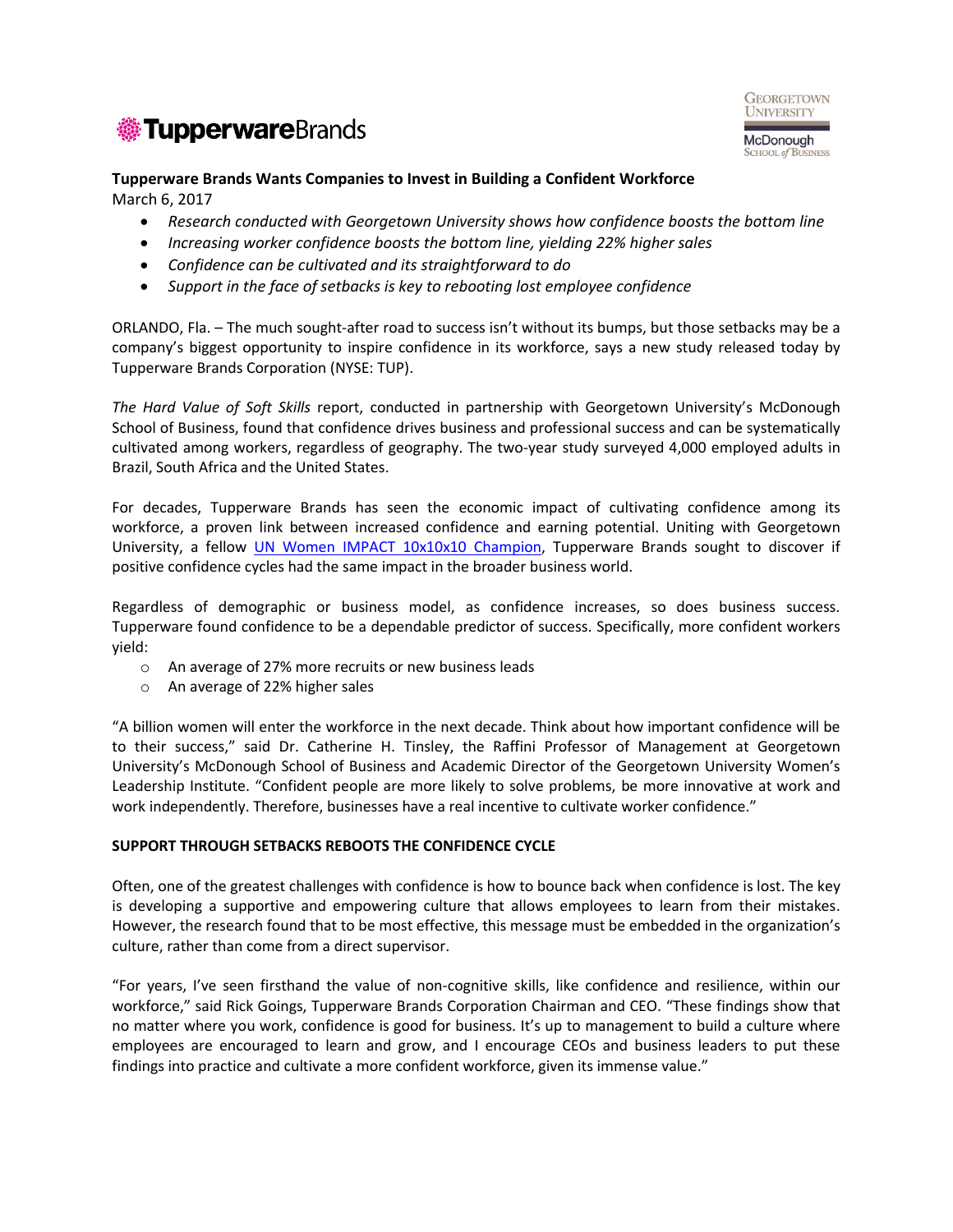Workers who felt they had permission to fail reported increased confidence, increased productivity and an improved ability to overcome challenges.

- o Workers' confidence increases up to 30% when organizations treat failure as a signal of effort and not a lack of worker competence
- o More confident workers are 45% more optimistic about their life and future
- o More confident workers are 24% more likely to overcome challenges encountered at work

Additionally, research shows that the link between confidence and success is universal, within Tupperware Brands and beyond, and across countries, gender, and enterprise types. The confidence-success link exists regardless of total work experience or experience in one's current job, suggesting that confidence exists separately from on-the-job experience.

## **SURVEY METHODOLOGY**

The research team was led by Tinsley, with collaboration from Jason Schloetzer, the William and Karen Sonneborn Term Associate Professor of Business Administration at Georgetown University's McDonough School of Business, and Matthew Cronin, associate professor of management at George Mason University School of Business.

The study was conducted in two phases, seeking to identify the tangible drivers of confidence, pinpoint the concrete economic impact of women's confidence regardless of market or demographic and quantify the role that confidence plays in women's economic empowerment. This research was conducted among 3,500 current Tupperware Sales Force members and 500 non-Tupperware affiliated, employed adults in Brazil, South Africa and the U.S.

Researchers began Phase I by analyzing when workers feel most and least confident. Revisiting the confidence cycle, the three-part, cyclical relationship between confidence and success, they heard that workers struggle to "reboot" their confidence upon encountering a challenge or failure. Although the confidence cycle can be rebooted several ways, from incentives to recognition programs, the researchers isolated "permissible failure" as a factor for further analysis. In this context, permissible failure means creating an organizational culture where workers are told that setbacks and challenges are positive byproducts of hard work.

In Phase II, researchers conducted a randomized controlled trial experiment within Tupperware across Brazil, South Africa and the U.S.



*The Confidence Cycle*

First, all participants were surveyed on their perceived levels of confidence. Next, over a six-week period, workers viewed one of two pre-recorded videos: a "test" message, that failure is part of the road to success, or a neutral motivational message. After each group viewed their respective video multiple times, participants were surveyed on their confidence a second time. In addition, researchers analyzed sales and recruitment data at the beginning and end of the six-week period. Outside of Tupperware, employed adults were surveyed to test the generality of the psychological process which affects confidence, failure and success, using the well-validated [MacArthur scale of subjective social status.](http://www.macses.ucsf.edu/research/psychosocial/subjective.php)

#### **About Tupperware Brands Corporation**

Through an independent sales force of 3.1 million, Tupperware Brands Corporation is the leading global marketer of innovative, premium products across multiple brands utilizing social selling. Product brands and categories include design-centric preparation, storage and serving solutions for the kitchen and home